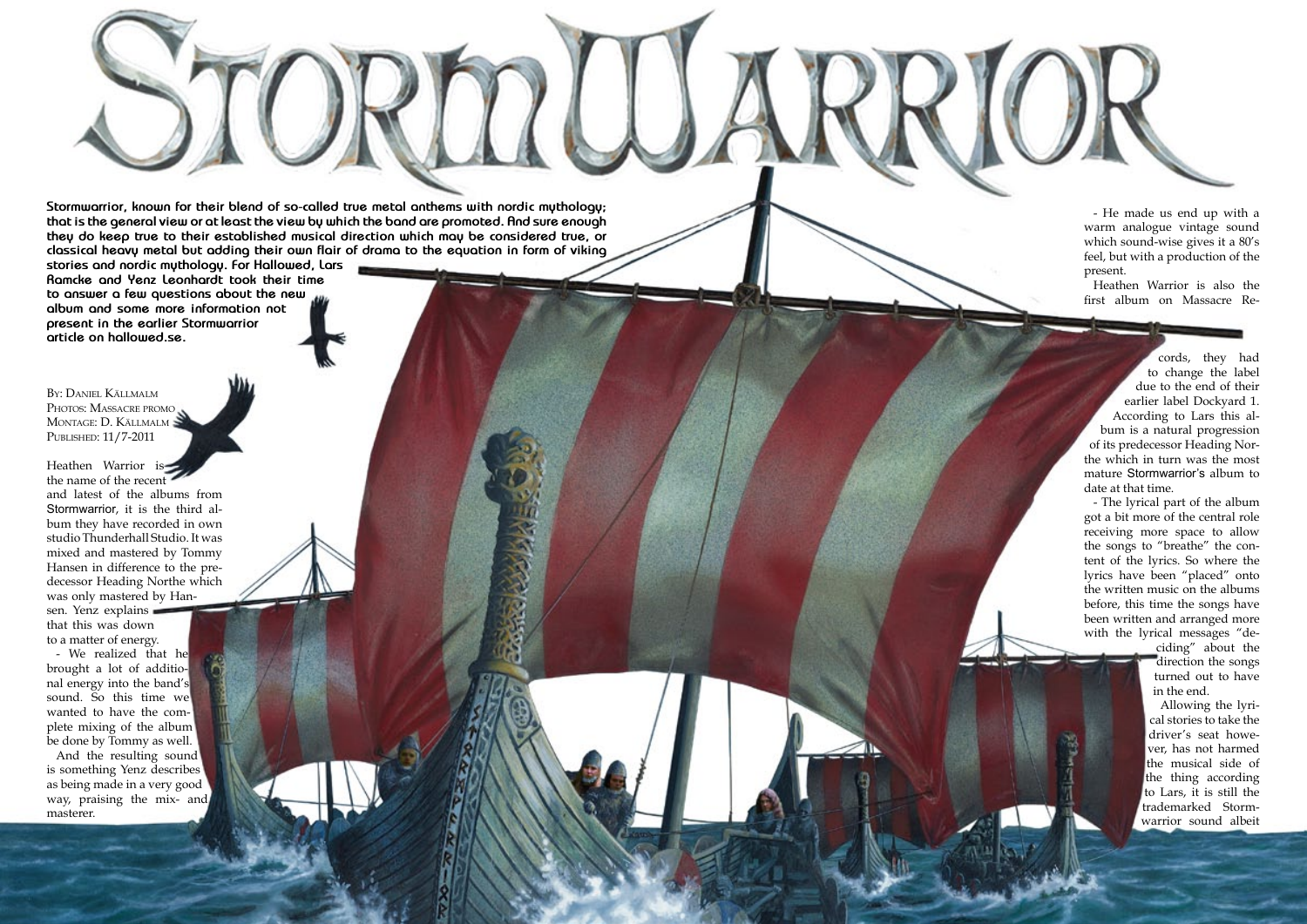with a little bit more "dynamic range" in the music. A remark I find particularly amusing since that is a widely used expression in the photographic world that describes exactly the same thing in a photograph that Lars describes in their music. For you unfamiliar with the expression "dynamic range" I can point out that it is the distance between extremes in a scale that it refers to, like the range between the darkest and lightest point in a photograph and for Lars it is more about the

emotional scale.

- It is definitely the album with the most depth we have done so

far, he explains.

# **Peathen Whatther**

## **Heathen Warrior**

For you familiar with Stormwarrior from earlier there should be no surprise that the story of the Heather Warrior album is about the north and rooted in nordic mythology. The origins of this lyrical themes is rooted in the origins of the musicians of the band where they have ties to the Scandinavian nations.

- Since we come either from Denmark or from northern Germany (which actually once belonged to Denmark) and also some of our roots even go back to Sweden, the whole northern pre-Christian history and culture is still part of the area and "folk soul" we belong to as well as it is in the rest of Scandinavia.

Even if the "working location" of Stormwarrior is placed in today's northern Germany our senses still work the "south-Scandinavian way, Lars explain ending with a short laughter.

Voe Karezenaski

He also explains that it is also about keeping out for their origins as well as having a closer view on their culture. They are trying always to see things the pagan way and filter out the Christian aspects in life.

- Christianity or any other "power-mad religion" is based on the necessity of suppressing and converting other people to gain global power and control, Lars explains.

This subject is apparently something that is very dear to Lars

and Stormwarrior as he seems to have lots to say about it. He also explains how the nordic people were more or less oppressed into Christianity by the missionaries which is a matter of some debate amongst writers and knowledgeable. I will not get into that debate as a writer but as a side note I can state that most literature I have read on the subject indicates that it was more a matter of deceiving and scaring people into it rather than going on a crusade. Lars also states that the move to Christianity limited the freedom of the people and forced them to leave their own beliefs and cultures behind and, and this is what the Heathen Warrior refuse to do

in the story of their latest album.

- More and more people are rediscovering their own identity in these days trying to cast off the yoke of Christian tyranny and their twist of culture. What is left is a way of Paganism based on the original pre-Christian times. Of course, things like "human sacrifices" etc. may be a bit "outdated" in these days, but getting rid of these Christian chains is the first step to live in unison with the nature that we are all part of. With Heathen Warrior, the fourth studio album of Stormwarrior, the band has taken their music in the more epic direction while staying true to their roots



according to Yenz. Something that he said about Heading Northe as well but it could be said

to be true now as much as then though.

- With every new album this band has taken one or two steps into unknown territory. On the third studio album "Heading Northe" we started adding more epic and atmospheric elements to the mix, spending more time on the vocals and layers of sound and on "Heathen Warrior" we went a couple of steps further in that direction.

Yenz also explain that they are very satisfied with how this new album turned out, explaining how they have created the most emotional Stormwarrior album to date without sacrificing any speed or aggression.

- Since the songs on the album